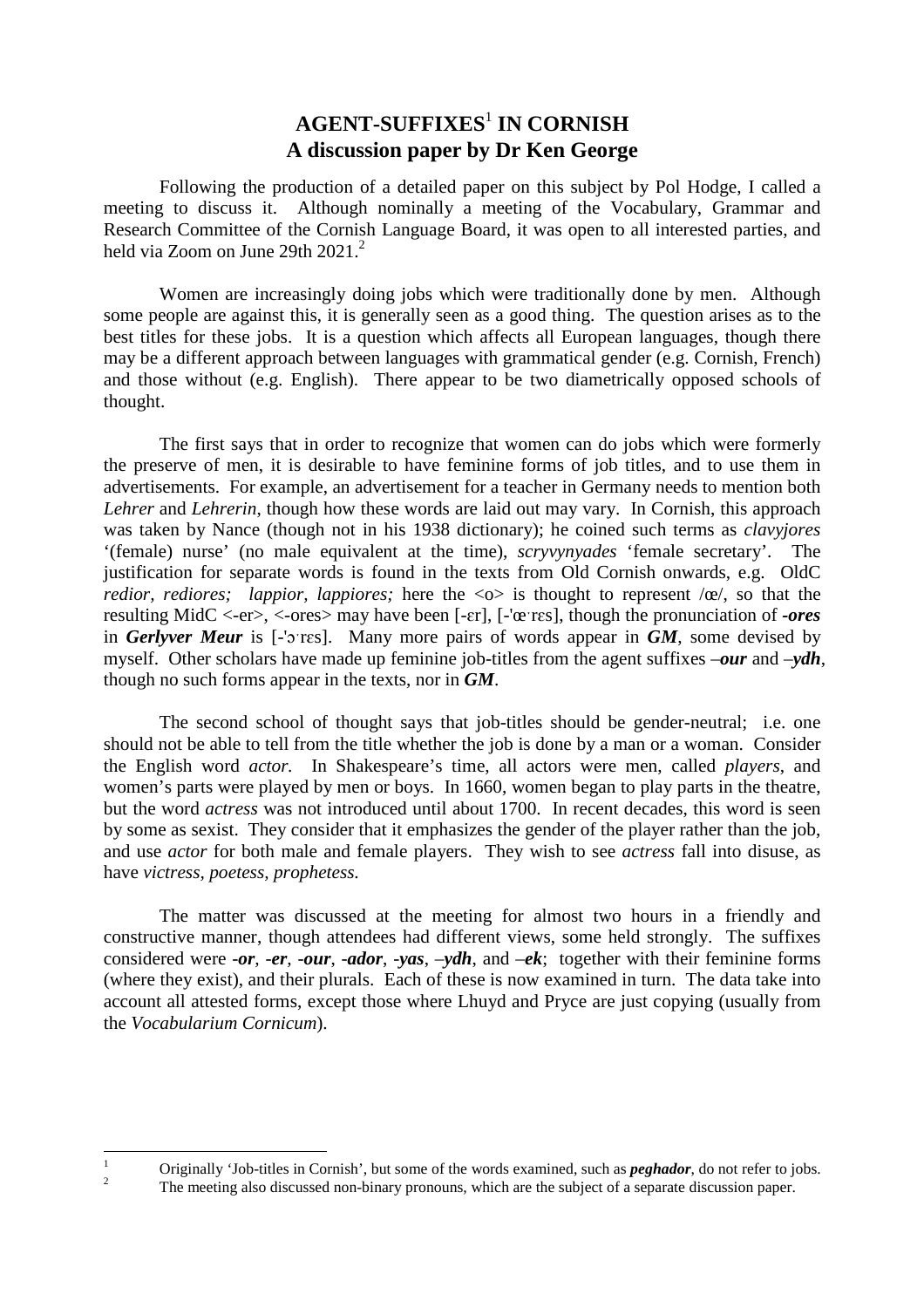### **Agent-suffixes in –***or*

Job-titles ending in –*or* where the suffix comes from OldC –*þur* = MidC –*wour*, (the lenited form of *gour*) were seen at the meeting as overtly masculine (even more so than English words with *-man* such as fireman).

|                  |            | Singular    | Plural           |                                      |
|------------------|------------|-------------|------------------|--------------------------------------|
| <b>KK (GM20)</b> | English    | Old Cornish | MidC             |                                      |
| ankrydor         | unbeliever | ancredbur   |                  |                                      |
| <i>aradror</i>   | ploughman  | araderuur   |                  |                                      |
| dadhlor          | debater    | datheluur   |                  |                                      |
| gweythor         | workman    | gueidpur    |                  | guythoryon                           |
| gwikor           | trader     | guicgur     | wecor<br>gwicker | gockorion<br>guykcoryon<br>guycoryon |
| helghor          | huntsman   | helhbur     | helhor 2         |                                      |
| <b>kasor</b>     | warrior    | cadbur      |                  |                                      |
| ughelor          | noble      | hubelbur    |                  |                                      |

Table 1a Agent-suffixes in  $-$ *or* (native words)

These words are poorly attested in later Cornish; three out of the four attestations of the singular have  $\langle -\text{or} \rangle$ , which is what one would expect, since OldC [-ur]  $>$  MidC [-or]. The plural ending is <-oryon>. No feminine forms are attested. In Welsh, the corresponding suffix –*wr* (< *gwr*) contrasts with the feminine suffix –*wraig*. The cognate suffix in Cornish would be -*wrek,* but this is not found in the texts.

Other native words with <-or> in *GM20* are:

- *hwibanor* 'whistler', which since it is thus found in OldC, would be better spelled *hwibaner*; I was probably influenced by Welsh *chwibanwr.*
- *stenor* 'tinner', which is found only in Late Cornish,

Otherwise, agent-suffixes with <-or> are loans, some assimilated, some not:

|                  | Loans | English    | Singular       |         |              | Plural            |
|------------------|-------|------------|----------------|---------|--------------|-------------------|
| <b>KK (GM20)</b> | from  |            | $-or$          | Other   | $-ors$       | Other             |
| dettor           | Eng.  | debtor     | 1              |         |              |                   |
| ferror           | Lat.  | blacksmith | $\mathbf{1}$   |         |              |                   |
| gwerryor         | Eng.  | warrior    | 8              |         |              |                   |
| imperator        | Lat.  | emperor    | 1              |         |              |                   |
| konfessor        | Eng.  | confessor  |                |         | $\mathbf{1}$ |                   |
| persecutor       | Eng.  | persecutor | 3              |         |              |                   |
| senator          | Eng.  | senator    | $\overline{a}$ | $-ur$ 1 |              |                   |
| tormentor        | Eng.  | tormentor  |                |         | 6            | $-ourys$ 1        |
|                  |       |            |                |         |              | $-$ ores 3        |
|                  |       |            |                |         |              | $-oris$ 10        |
|                  |       |            |                |         |              | - <i>ours</i> $5$ |
| victor           | Eng.  | victor     | $\mathbf{1}$   |         |              |                   |

Table 1b Agent-suffixes in  $-$ *or* (loans)

These have English plurals and no attested feminine forms.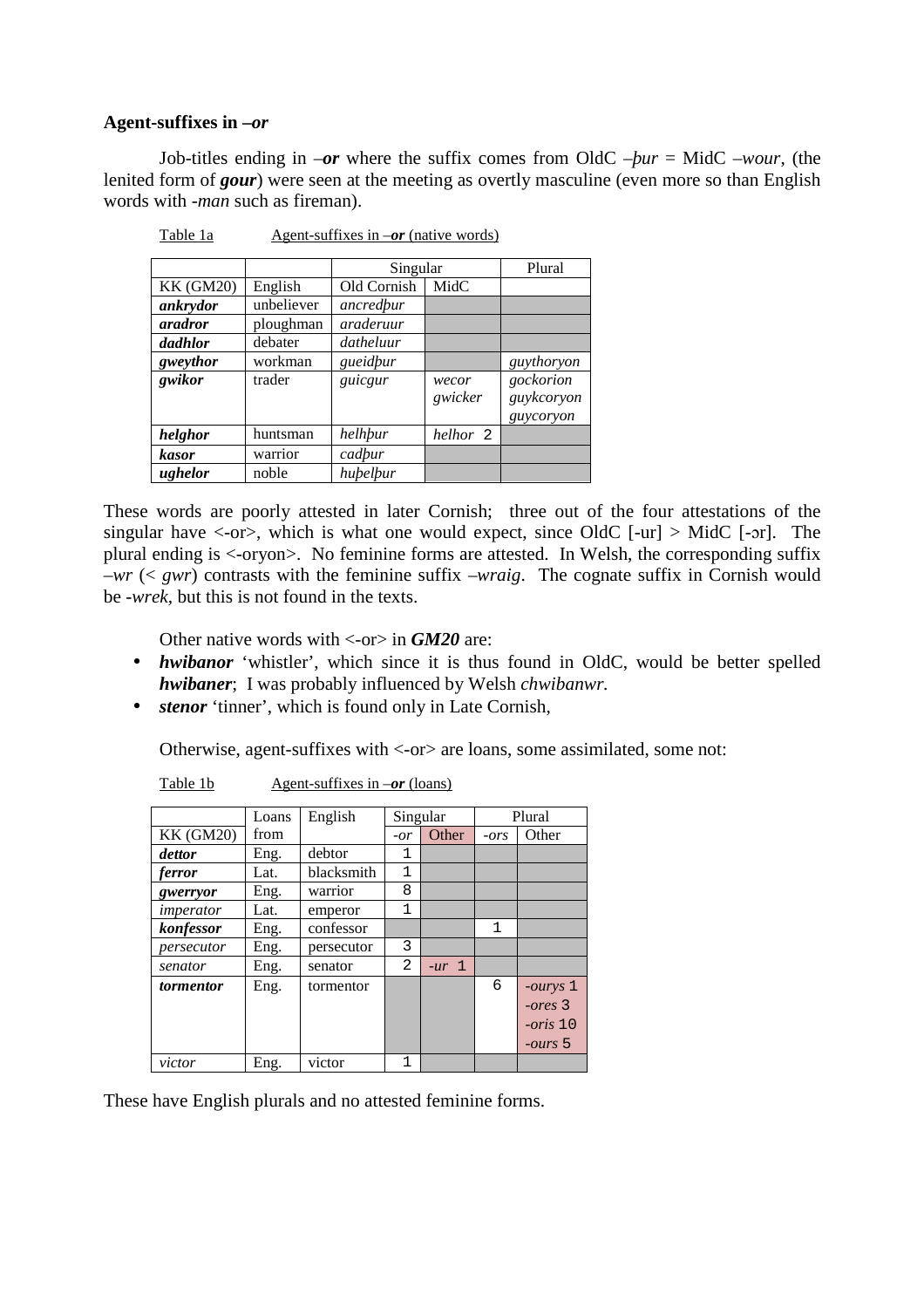## **Agent-suffixes in <–er>**

 As with <-or>, there are here both native words and loan-words; they are tabulated separately. The suffix  $\langle -er \rangle$  in native words comes from Latin  $-\bar{a}$ *rius*; the normal development (highlighted in green in the tables) was OldC –*or* [-œr] > MidC *–er* [-ɛr] > LateC  $-ar$   $[-ar]$ <sup>3</sup>.

|                  |               |                |                    | Singular       |          | Plural   |            |            | Fem.           |
|------------------|---------------|----------------|--------------------|----------------|----------|----------|------------|------------|----------------|
| <b>KK (GM20)</b> | English       |                | Normal development |                | Other    | English  | Cornish    | Irregular  | form           |
|                  |               | $-or$          | $-er$              | $-ar$          |          |          |            |            | $-$ ores       |
| aweyler          | evangelist    |                |                    | $\overline{2}$ |          | $-ers$ 8 |            | $-ors 1$   |                |
| <b>barner</b>    | judge         |                | $\mathbf{1}$       |                |          |          |            | -eriow 1   |                |
| darader          | doorkeeper    | $\mathbf 1$    |                    |                |          |          |            |            |                |
| dasprenyer       | redeemer      |                |                    | $\overline{1}$ |          |          |            |            |                |
| devyder          | sheep-worrier |                | $\mathbf{1}$       |                |          |          |            |            |                |
| difenner         | defendant     | $\mathbf{1}$   |                    |                |          |          |            |            |                |
| diskryjyer       | unbeliever    |                | $\overline{3}$     |                |          |          |            |            |                |
| drogoberer       | evil-doer     | $\mathbf{1}$   |                    |                |          |          |            |            |                |
| dysker           | instructor    |                |                    | $\mathbf{1}$   |          |          |            |            |                |
| gwiader          | weaver        |                | $\overline{2}$     | $\sigma$       |          |          |            |            |                |
| gwrier           | creator       |                | $\boldsymbol{8}$   | $\overline{8}$ |          |          |            |            |                |
| harfyller        | fiddler       | $\mathbf{1}$   |                    |                |          |          |            |            | $\mathbf 1$    |
| helghyer         | hunter        |                | $\mathbf 1$        |                |          |          |            |            |                |
| hoelaner         | salter        | $\mathbf{1}$   |                    |                |          |          |            |            |                |
| huder            | magician      | $\overline{2}$ | $\overline{3}$     |                |          |          |            |            |                |
| kendoner         | debtor        |                | $\overline{1}$     |                |          |          |            |            |                |
| keryer           | cobbler       | $\mathbf{1}$   |                    |                |          |          |            |            |                |
| koeg-kowser      | wind-bag      |                |                    |                |          | $-ers$ 1 |            |            |                |
| kusulyer         | counsellor    |                | $\overline{1}$     |                |          |          |            |            |                |
| lenner           | reader        |                | $\overline{3}$     |                |          |          |            | $-erio 1$  |                |
| liwer            | painter       | $\mathbf{1}$   |                    | $\overline{3}$ |          |          |            |            |                |
| masoberer        | well-doer     |                |                    |                | $-ur$ 1  |          |            |            |                |
| meliner          | miller        |                | $\overline{4}$     |                |          |          |            |            |                |
| myser            | reaper        |                |                    | $\overline{4}$ |          |          |            | -ouzion 1  |                |
| <i>oberer</i>    | worker        | $\mathbf 1$    |                    |                |          |          |            |            |                |
| omdowler         | wrestler      |                |                    | $\mathbf 1$    |          |          |            |            |                |
| owrer            | goldsmith     |                |                    |                | $-e1$    |          |            |            |                |
| pennrewler       | director      |                | $\mathbf 1$        |                |          |          |            |            |                |
| piber            | piper         |                | $\mathbf 1$        |                |          |          | $-oryon$ 1 |            |                |
| pregowther       | preacher      |                | $\overline{a}$     | $\mathbf{3}$   |          |          | -orryan 1  |            |                |
| prener           | buyer         |                |                    | $\overline{2}$ |          |          |            |            |                |
| pronter          | priest        |                | 21                 | $\mathbf{1}$   | $-yr$ 3  |          |            | $-iran$ 1  |                |
|                  |               |                |                    |                |          |          |            | -yrryan 3  |                |
|                  |               |                |                    |                |          |          |            |            |                |
|                  |               |                |                    |                |          |          |            | $-eryon$ 1 |                |
|                  |               |                |                    |                |          |          |            | -yryan 4   |                |
|                  |               |                |                    |                |          |          |            | $-irion$ 1 |                |
|                  |               |                |                    |                |          |          |            | $-erian$ 1 |                |
| pystrier         | sorcerer      | $\mathbf{1}$   | $1\,$              |                | $-our$ 1 |          |            |            | $\overline{a}$ |
| Revener          | Roman         |                |                    |                | $-uer 1$ |          |            |            |                |
| senedher         | senator       |                |                    |                |          |          |            | $-errio$ 1 |                |
| sether           | diver         | $\mathbf{1}$   |                    | $\overline{4}$ |          |          |            |            |                |
| skoler           | scholar       |                |                    | $\mathbf{1}$   | $-ur$ 2  |          |            | -urion 1   |                |

Table 2a Agent-suffixes in *-er* (native words)

 $\overline{a}$ 3

Some scholars claim that <-ar> meant [-ər], but I do not think that this was the case.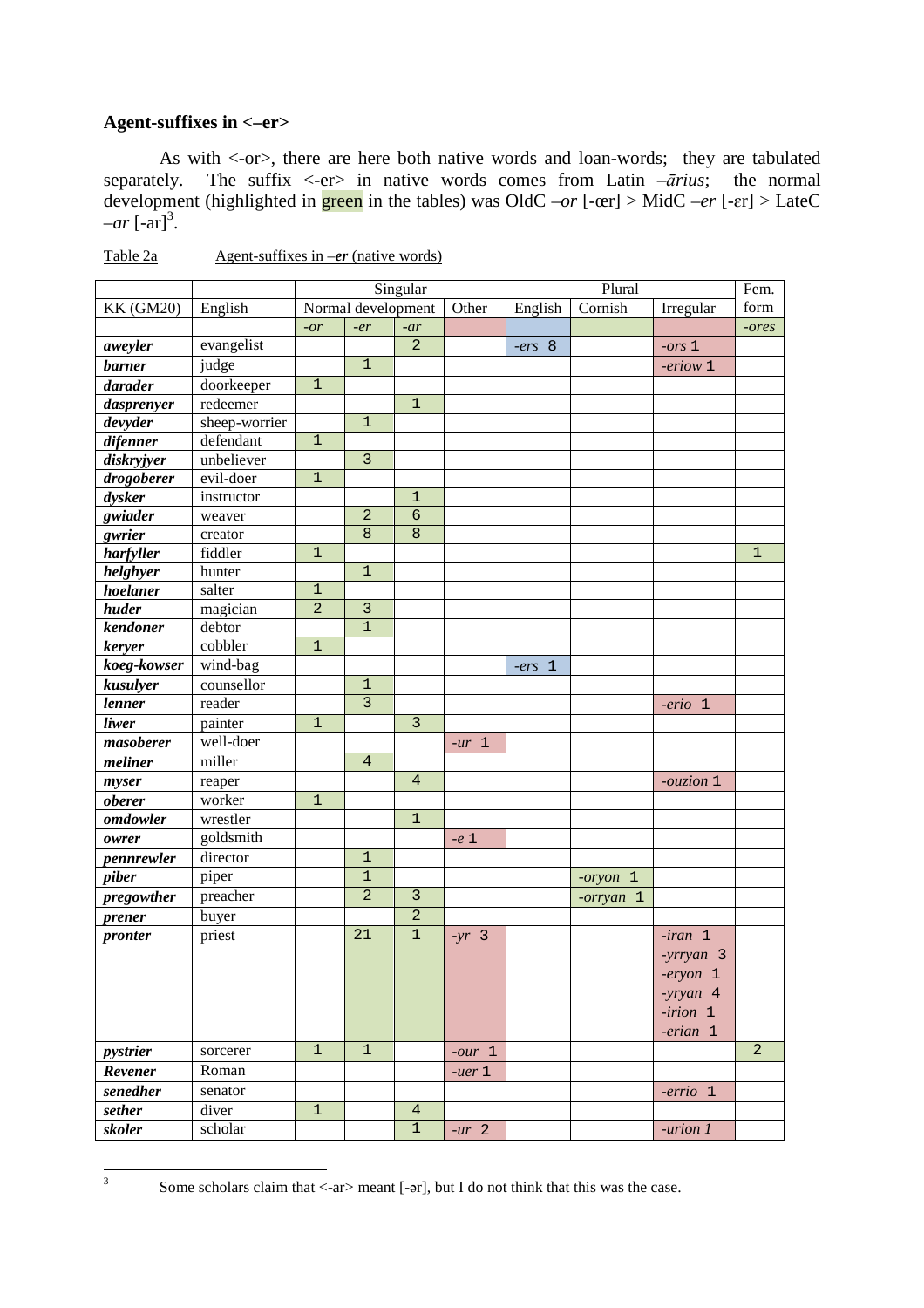| skrifer   | writer        |                |                |       | $-ars$ 1 |            |  |
|-----------|---------------|----------------|----------------|-------|----------|------------|--|
| telynnyer | harper        |                |                |       |          |            |  |
| toller    | tax-collector |                |                |       |          |            |  |
| toeller   | deceiver      | $\mathbf{1}$   |                |       |          |            |  |
| tregher   | tailor        |                |                |       |          |            |  |
| triger    | dweller       | $\overline{2}$ |                |       |          | $-erion$ 1 |  |
|           |               |                |                |       |          | $-erio 1$  |  |
| troghyer  | tucker        |                |                | $-a1$ |          |            |  |
| trygher   | victor        | J.             |                |       |          |            |  |
| yonker    | youth         |                | $\overline{2}$ |       |          |            |  |

99% of the singular cases follow the normal development. Although the usual plural suffix in GM20 is *-oryon*, variants of this spelling are more common in the texts. It is usually interpreted as [-'orjon], but possibly meant [-'œrjon], with the first  $\langle \circ \rangle$  still representing [œ] as in OldC. English plurals in *–s* are also found. For two words, there is a feminine form in *–ores.* 

The results for loan-words are similar:

Table 2b Agent-suffixes in  $-$ *or* (loans)

|                  |                |                |                    | Singular       |                 | Plural   | Fem.          |                |
|------------------|----------------|----------------|--------------------|----------------|-----------------|----------|---------------|----------------|
| <b>KK (GM20)</b> | English        |                | Normal development |                | Other           | English  | Cornish       | form           |
|                  |                | $-or$          | $-er$              | $-ar$          |                 |          |               | -ores          |
| archer           | archer         |                | $\mathbf{1}$       |                |                 | $-ers1$  |               |                |
| astronomer       | astrologer     |                | $\overline{1}$     |                |                 |          |               |                |
| avoutrer         | adulterer      |                |                    | $\mathbf{1}$   |                 |          |               |                |
| <b>bacheler</b>  | bachelor       |                | $\overline{3}$     |                |                 |          |               |                |
| beggyer          | beggar         |                | $\overline{2}$     |                |                 | $-ars_1$ |               |                |
| bonkyer          | cooper         |                |                    |                |                 | $-ars$ 3 |               |                |
| <b>boster</b>    | boaster        |                |                    |                |                 |          | $-$ eryon $1$ |                |
| boteller         | butler         |                | 7                  |                |                 |          |               |                |
| chansler         | chancellor     |                |                    | $\overline{1}$ |                 |          |               |                |
| chownler         | chandler       |                | $\overline{a}$     |                |                 |          |               |                |
| drushyer         | thresher       |                | $\overline{2}$     | $\mathbf{1}$   |                 |          |               |                |
| flatter          | deceiver       |                |                    |                |                 |          | $-uryon 1$    | $\overline{1}$ |
| folyer           | follower       |                |                    |                |                 | $-ars_1$ |               |                |
| formyer          | creator        |                | $\overline{3}$     |                |                 |          |               |                |
| gidyer           | guide          |                |                    | $\overline{1}$ |                 |          |               |                |
| gravyer          | engraver       | $\mathbf{1}$   |                    |                |                 |          |               |                |
| guider           | guide          |                | $\mathbf{1}$       |                |                 |          |               |                |
| jayler           | gaoler         |                | $\overline{12}$    | $\mathbf{1}$   |                 | $-ers2$  |               |                |
| jogler           | juggler        |                |                    |                | eer 1           |          |               |                |
| juster           | justiciary     |                | $\mathbf{1}$       |                |                 | $-ers$ 1 |               |                |
| kampyer          | champion       |                |                    |                | ur <sub>1</sub> |          |               |                |
| karpenter        | carpenter      |                |                    |                |                 | $-ers$ 1 | -oryon 2      |                |
| kawser           | cause          |                | $\mathbf{1}$       |                |                 |          |               |                |
| klappyer         | chatterer      |                | $\mathbf{1}$       |                |                 | $-ers$ 1 |               |                |
| komner           | commoner       |                |                    |                |                 |          |               |                |
| konforter        | comforter      |                | $\overline{a}$     |                |                 |          |               |                |
| konseler         | councillor     |                | $\overline{6}$     | $\mathbf{1}$   |                 |          |               |                |
| krefter          | craftsman      |                | $\mathbf{1}$       |                |                 |          |               |                |
| krosser          | crozier-bearer |                | $\overline{5}$     |                |                 |          |               |                |
| lappyer          | acrobat        | $\overline{1}$ |                    |                |                 |          |               | $\mathbf{1}$   |
| leader           | leader         |                | $\mathbf{1}$       |                |                 |          |               |                |
| ledyer           | leader         |                | $\overline{1}$     |                |                 |          |               |                |
| maker            | maker          |                | $\overline{3}$     |                |                 |          |               |                |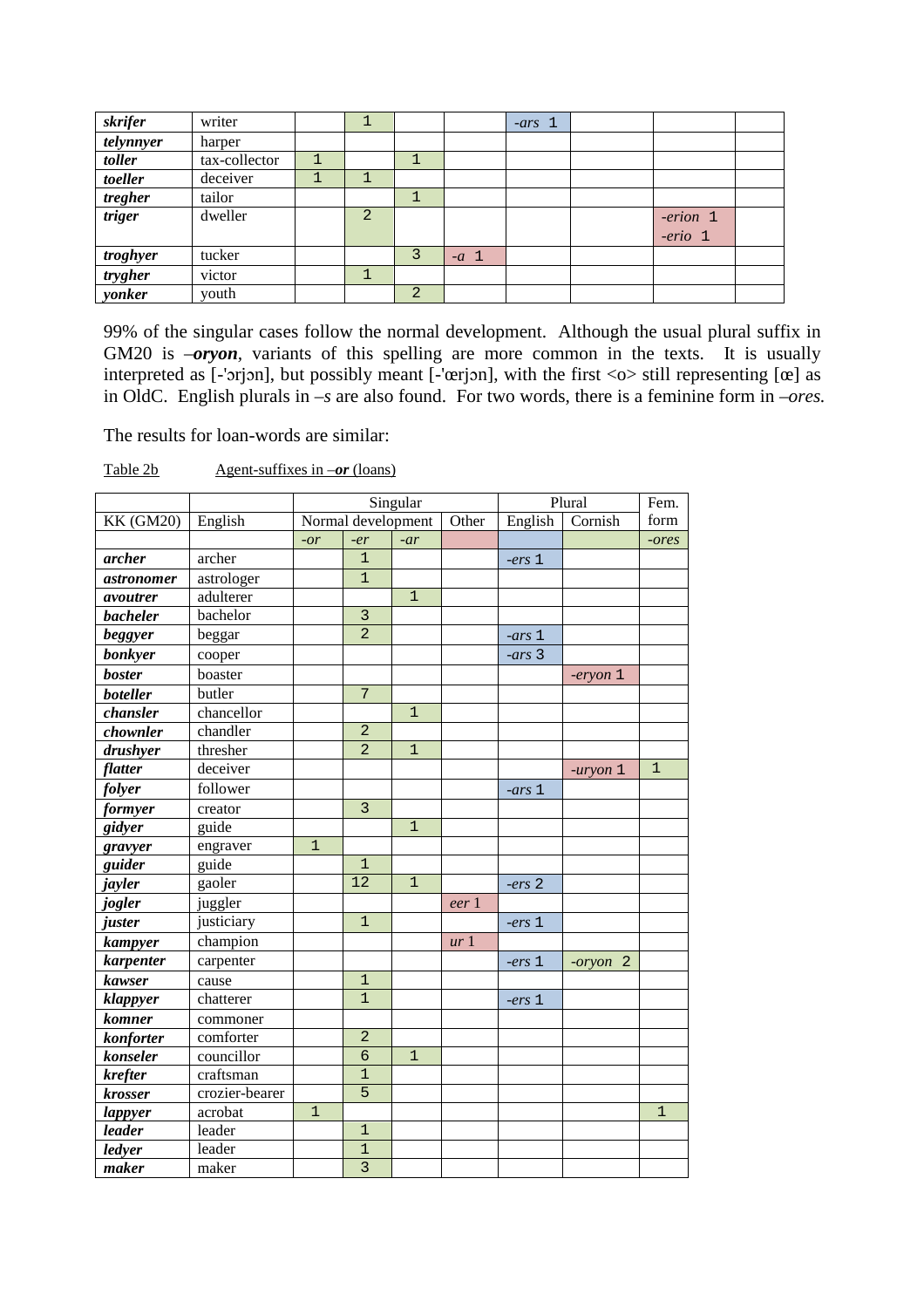| marner         | mariner       |              |                |                |          | $-ers2$  |          |              |
|----------------|---------------|--------------|----------------|----------------|----------|----------|----------|--------------|
| menyster       | administrator |              | $\overline{1}$ |                |          | $-ers$ 2 |          |              |
| menystrer      | administrator | $\mathbf{1}$ |                |                |          |          |          |              |
| messejer       | messenger     |              | 28             |                |          |          |          |              |
| mester         | master        |              | 87             |                |          |          |          |              |
| <i>offiser</i> | officer       |              | $\mathbf{1}$   |                |          | $-ers2$  |          |              |
| omajer         | vassal        |              | $\overline{1}$ |                |          |          |          |              |
| outlayer       | outlaw        |              | $\overline{2}$ |                |          |          |          |              |
| palmer         | pilgrim       |              |                |                |          |          | -oryon 1 |              |
| pomster        | quack-doctor  |              | $\overline{1}$ |                |          |          |          |              |
| pratyer        | orator        |              | $\overline{1}$ |                |          |          |          |              |
| preparer       | preparer      |              |                | $\mathbf{1}$   |          |          |          |              |
| prisner        | prisoner      |              | $\overline{4}$ | $\mathbf{1}$   | $-our 1$ | $-ers$ 7 |          |              |
|                |               |              |                |                |          | $-es2$   |          |              |
| redeemer       | redeemer      |              | $\mathbf{1}$   | $\overline{2}$ |          |          |          |              |
| redyer         | reader        | $\mathbf{1}$ | $\mathbf{1}$   |                |          |          |          | $\mathbf{1}$ |
| Revener        | Roman         |              | $\mathbf{1}$   |                |          |          |          |              |
| rewler         | ruler         |              | 5              | $\mathbf{1}$   |          | $-es1$   |          |              |
| robbyer        | robber        | $\mathbf{1}$ |                |                |          |          |          |              |
| router         | director      |              |                |                |          | $-ors1$  |          |              |
| souder         | soldier       |              |                |                |          | $-rys$ 8 | -oryon 3 |              |
|                |               |              |                |                |          |          | -oryan 2 |              |
|                |               |              |                |                |          |          | -oryen 1 |              |
| spenser        | butler        |              | $\overline{2}$ |                |          |          |          |              |
| stranger       | stranger      |              | $\overline{2}$ |                |          |          |          |              |
| striver        | striver       | $\mathbf{1}$ |                |                |          |          |          |              |
| tanter         | suitor        |              | $\overline{1}$ |                |          |          |          |              |
| tempter        | tempter       |              | $\mathbf{1}$   |                |          |          |          |              |
| ynjiner        | engineer      | $\mathbf{1}$ |                |                |          |          |          |              |

Again 99% of the spellings fit the normal development, even though the source is different. As expected, the English plural *–ers* is more evident, but it often takes part in the Cornish development –*ers > -ars.* Cornish plurals of the type *–oryon* are also found, as are feminine forms in *–ores*.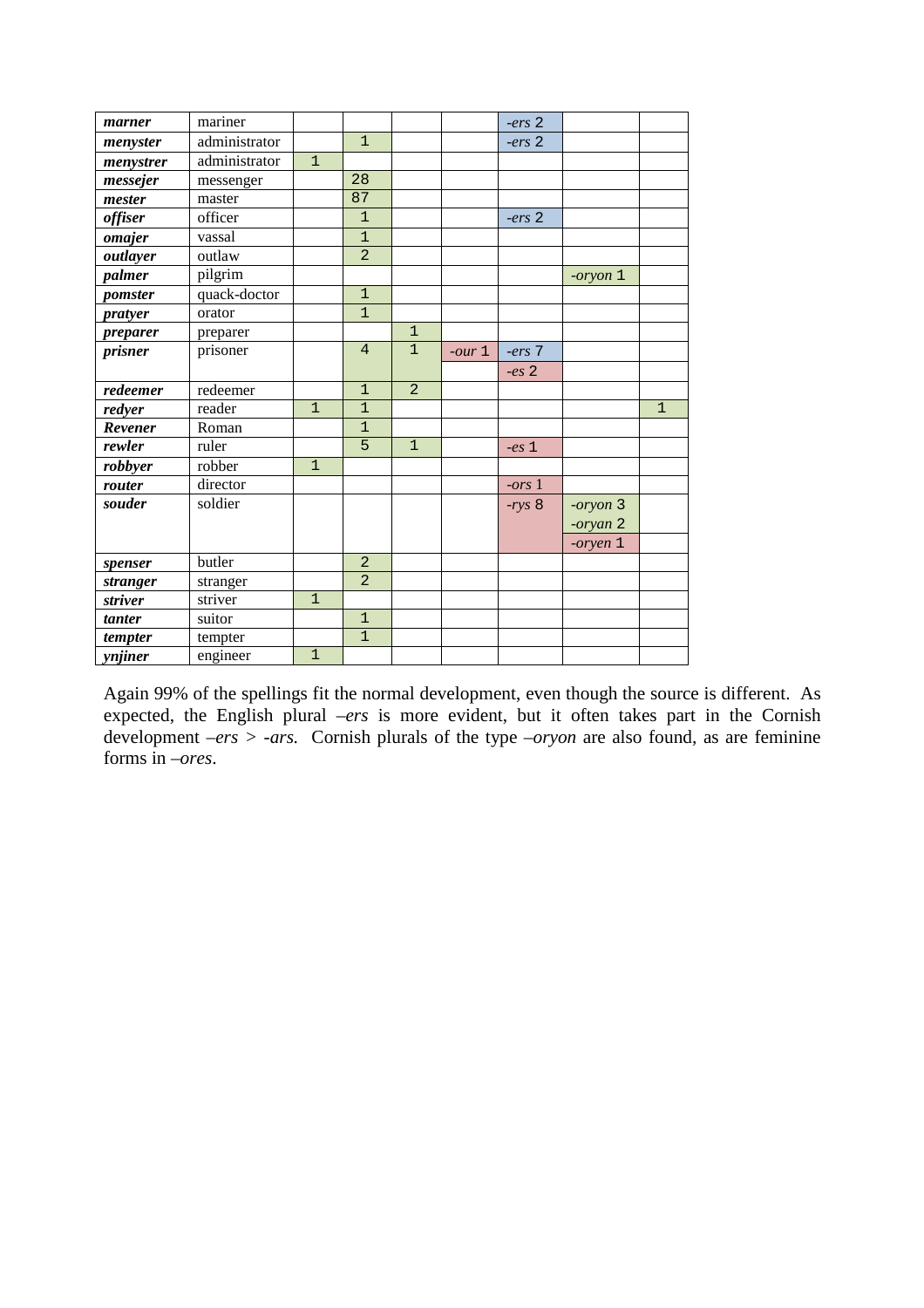#### **Agent-suffixes in <–ador>**

 The source of this suffix is Latin –*atorem.* Its normal development was to –*adur* (as in Welsh), and the second vowel was unrounded, giving –*adyr.*

|                  |            |                    | Singular     |           | Plural   | Fem.         |           |
|------------------|------------|--------------------|--------------|-----------|----------|--------------|-----------|
| <b>KK (GM20)</b> | English    | Normal development |              | Other     | English  | Cornish      | forms     |
|                  |            | $-adur(e)$         | $-adyr$      |           |          |              |           |
| dyskador         | teacher    |                    |              | -adzher 2 |          |              |           |
| gonador          | sower      |                    |              | -adar 3   |          |              |           |
| koskador         | sleeper    | $\mathbf{1}$       |              |           |          |              |           |
| kusulyador       | counsellor |                    |              | -oder $1$ |          |              |           |
| lewyader         | pilot      |                    |              | -ader 1   |          |              |           |
| peghador         | sinner     | $\overline{4}$     | $\mathbf{1}$ |           |          | -adoryon 1   | -adures 2 |
|                  |            |                    |              |           |          | adorryan 3   | -adyres 1 |
|                  |            |                    |              |           |          | -adoryan 2   | -adores 1 |
|                  |            |                    |              |           |          | -adorion 1   | -adoras 1 |
|                  |            |                    |              |           |          | -adourrian 1 |           |
| pyskador         | fisherman  | $\overline{1}$     | 2            | $-ador 1$ | -aders 2 |              |           |
|                  |            |                    |              | -adar 4   |          |              |           |
| roevador         | rower      | $\mathbf{1}$       |              | -adar 4   |          |              |           |
| selwador         | saviour    | 5                  |              | -ador 2   |          |              |           |
|                  |            |                    |              | -adour 2  |          |              |           |
|                  |            |                    |              | -ader 1   |          |              |           |

Table 3 Agent-suffixes in -*ador*

The normal development of the singular is evident in only 42% of the cases. The forms –*ador* > *-adar* are almost as common. Nance generalized the suffix as –*ador*, and this has been followed in KK. Lhuyd's *deskadzher* 'teacher' is obviously made up. The suffix –*adur* would not have been subject to assibilation or palatalization, since the [d] is followed by a vowel and [r]. Only two words exhibit plurals: *peghador* has divers variants of *–oryon,* and *pyskador* has English  $-s$ . The only feminine forms are those associated with the word for 'sinner' (!); they are –*ures* > *-yres* and –*ores* > -*oras.*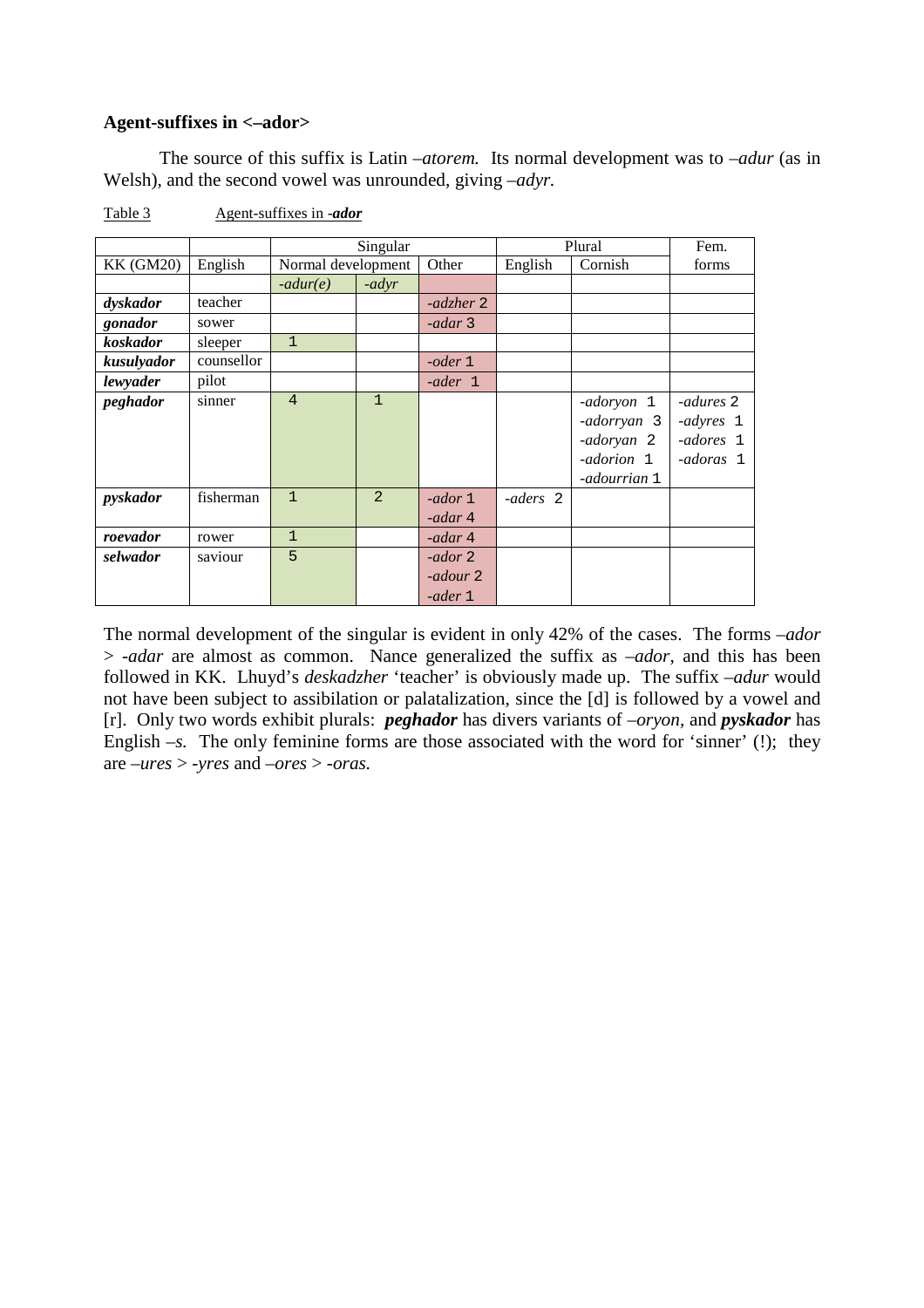#### **Agent-suffixes in <-our>**

 Except for *penn-kangour* 'centurion', which contains *gour* 'man', all of these words are borrowings from French, either directly or through Middle English. The spelling <-our> is French in origin.

|                   |            |                |                    | Plural         |            |              |                |              |                  |
|-------------------|------------|----------------|--------------------|----------------|------------|--------------|----------------|--------------|------------------|
| <b>KK (GM20)</b>  | English    |                | Normal development |                |            | Normal       |                |              | Other            |
|                   |            | $-our(e)$      | $-or(e)$           | $-ar$          |            | $-ours$      | $-ors$         | $-ars$       |                  |
|                   |            | $-owr(e)$      |                    |                |            | $-OWTS$      |                |              |                  |
| amour             | friend     | 1              | 1                  |                |            | $\mathbf{1}$ | 7              |              |                  |
| asketour          | executor   | $\mathbf 1$    |                    |                |            |              |                |              |                  |
| awtour            | author     |                | 4                  |                |            |              | 4              |              |                  |
| brybour           | vagabond   | $\mathbf{1}$   | 6                  |                | $-ur$ 1    |              |                |              | $-ous$ 1         |
| doktour           | doctor     | 5              | 5                  |                | $-ur(e)$ 2 | 6            | 5              |              | <i>corus</i> $1$ |
| emperour          | emperor    | 40             | 7                  |                | $-ur1$     |              |                |              |                  |
|                   |            |                |                    |                | $-er1$     |              |                |              |                  |
| faytour           | swindler   | $\mathbf{1}$   | 2                  |                |            |              |                |              |                  |
| governour         | governor   | $\overline{2}$ | 1                  | $\overline{2}$ | $-er2$     |              | $\mathbf{1}$   | $\mathbf{1}$ |                  |
| <i>konkerrour</i> | conqueror  | $\overline{2}$ | 1                  |                |            |              |                |              |                  |
| mentenour         | maintainer | $\overline{2}$ |                    |                |            |              |                |              |                  |
| penn-kangour      | centurion  |                |                    |                | $-er_1$    |              |                |              |                  |
| savyour           | saviour    | 87             | $\mathbf{1}$       |                | $-ur1$     |              |                |              |                  |
| traytour          | traitor    | 6              | 13                 |                |            | 3            | $\overline{2}$ |              |                  |
| trompour          | trumpeter  |                |                    |                |            | $\mathbf{1}$ |                |              |                  |

Table 4 Agent-suffixes in -*our*

For the singular, -*or* is nearly as common as –*our*. The same variation is found in the plural -*ours ~ -ors.* There are no Cornish suffixes in the plural. No feminine forms are attested.

#### **Dealing with –***er, -or, -ador* **and –***our*

 It was suggested at the meeting (though not as a formal proposal) adopting an inclusive approach, which could accommodate both schools of thought, at least for words presently written as *-er* and *-or*. Speakers wishing to preserve a difference between masculine and feminine endings would write *–or* (m.) and *–ores* (f.). Those wishing to use a gender-neutral ending would write *–er.* Although a word such as *skrifer* would apply to both male and female writers, the grammatical gender of the word was a subject for debate. At present practically all nouns are grammatically either masculine or feminine, by definition; words in *–er* are traditionally grammatically masculine, and following adjectives do not suffer lenition; e.g. *skrifer da* 'a good writer'. Some participants objected to this; one solution is to deem genderneutral words as both masculine and feminine, allowing both *skrifer da* and *skrifer dha*; but this solution is contrary to the idea of gender-neutrality. So one would have *skrifer da* on the one hand, and *skrifor da* / *skrifores dha* on the other.

 This division would not extend to the plural, because the Cornish plural suffix of both the *–er* words and the *–or* words is *–oryon*. This was not thought to be of great moment.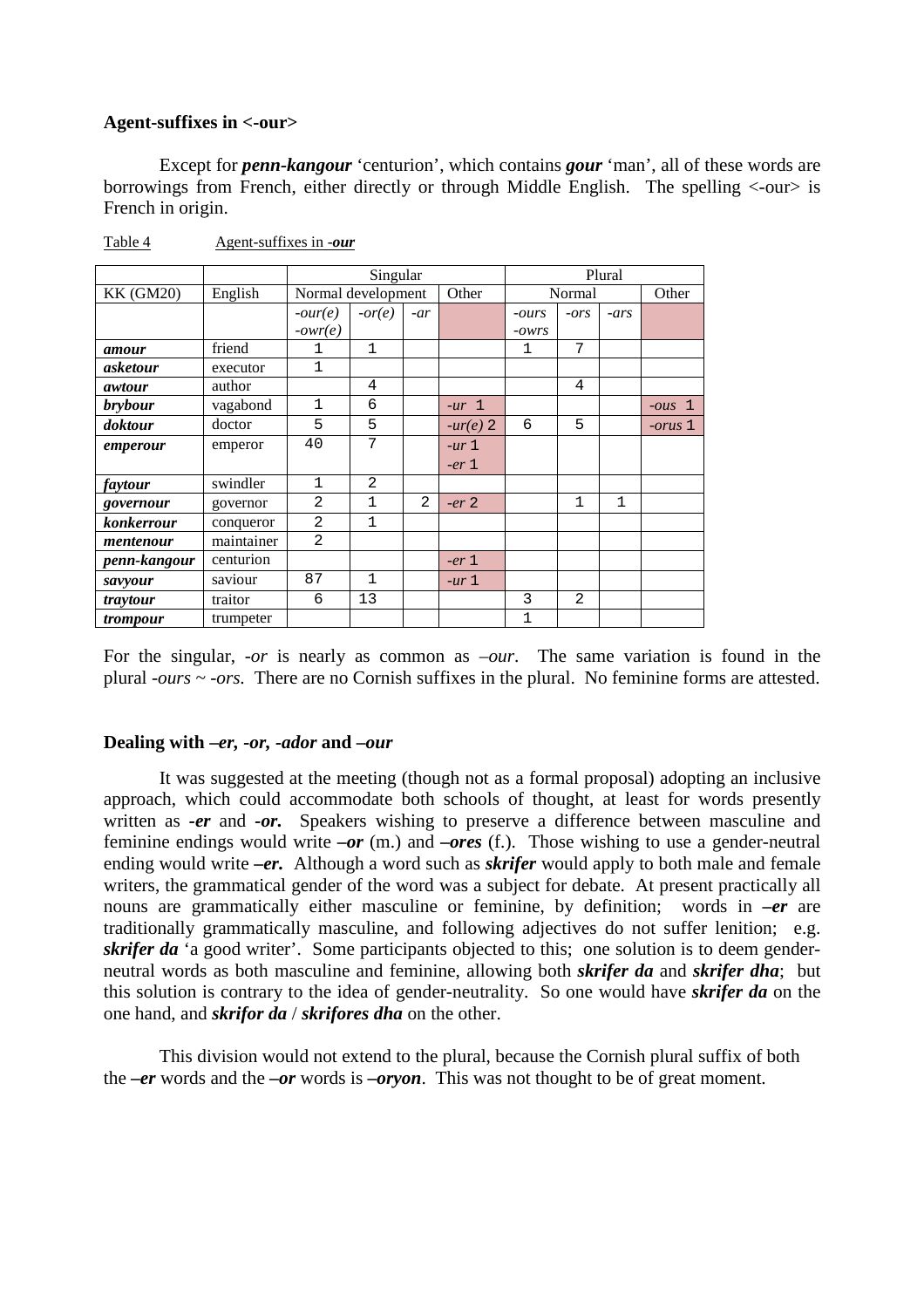The results from all of the foregoing tables are summarized in Table 5.

|        |        | Singular     |                | Plural               | Feminine       |                  |
|--------|--------|--------------|----------------|----------------------|----------------|------------------|
|        |        | Common       | Rare           | Common               | Rare           | form             |
| $-or$  | native | $-or$        | -er            | -oryon               |                |                  |
| $-or$  | loan   | $-or$        | $-ur$          | $-ors, -oris, -ours$ |                |                  |
| $-er$  | native | $-er$        | $-ur$ , $-our$ | -oryon, -ers         | -eryon, -eryow | -ores            |
| $-er$  | loan   | -er          | $-ur$ , $-our$ | -ers, -oryon         | -eryon         | -ores            |
| -ador  | native | -adur, -ador | -ader, -adour  | -adoryon             | -aders         | -adures, -adores |
| $-our$ | loan   | $-Our, -or$  | $-ur, -er$     | $-ours$ , $-ors$     |                |                  |

Table 5a Principal attested spellings

This table shows that the same principle may be extended to –*ador* and –*our,* without going too much against the evidence of the texts. It would mean replacing *–our* by –*or* (as well as –*er*), a change which would be familiar to American speakers of Cornish.



The flow diagrams above give some idea of the complexity of agent-suffixes.

| able |
|------|
|------|

Attested singular forms of agent-suffixes

|       |        | Attested forms in MidC |       |      |     |  |  |  |  |
|-------|--------|------------------------|-------|------|-----|--|--|--|--|
| KK    |        | -er                    | $-or$ | -our | -ur |  |  |  |  |
| -or   | native | yes                    | yes   |      |     |  |  |  |  |
| -or   | loan   |                        | yes   |      | yes |  |  |  |  |
| -er   | native | yes                    |       | yes  | yes |  |  |  |  |
| -er   | loan   | yes                    |       | yes  | yes |  |  |  |  |
| -ador | native | yes                    | yes   | yes  | yes |  |  |  |  |
| -our  | loan   | yes                    | yes   | yes  | yes |  |  |  |  |

Table 5b shows a degree of confusion between the attested spellings (the common ones are in **bold**), which may be used to advantage in setting up gender-neutral forms (-*er*) and male / female forms (-*or* / -*ores*).